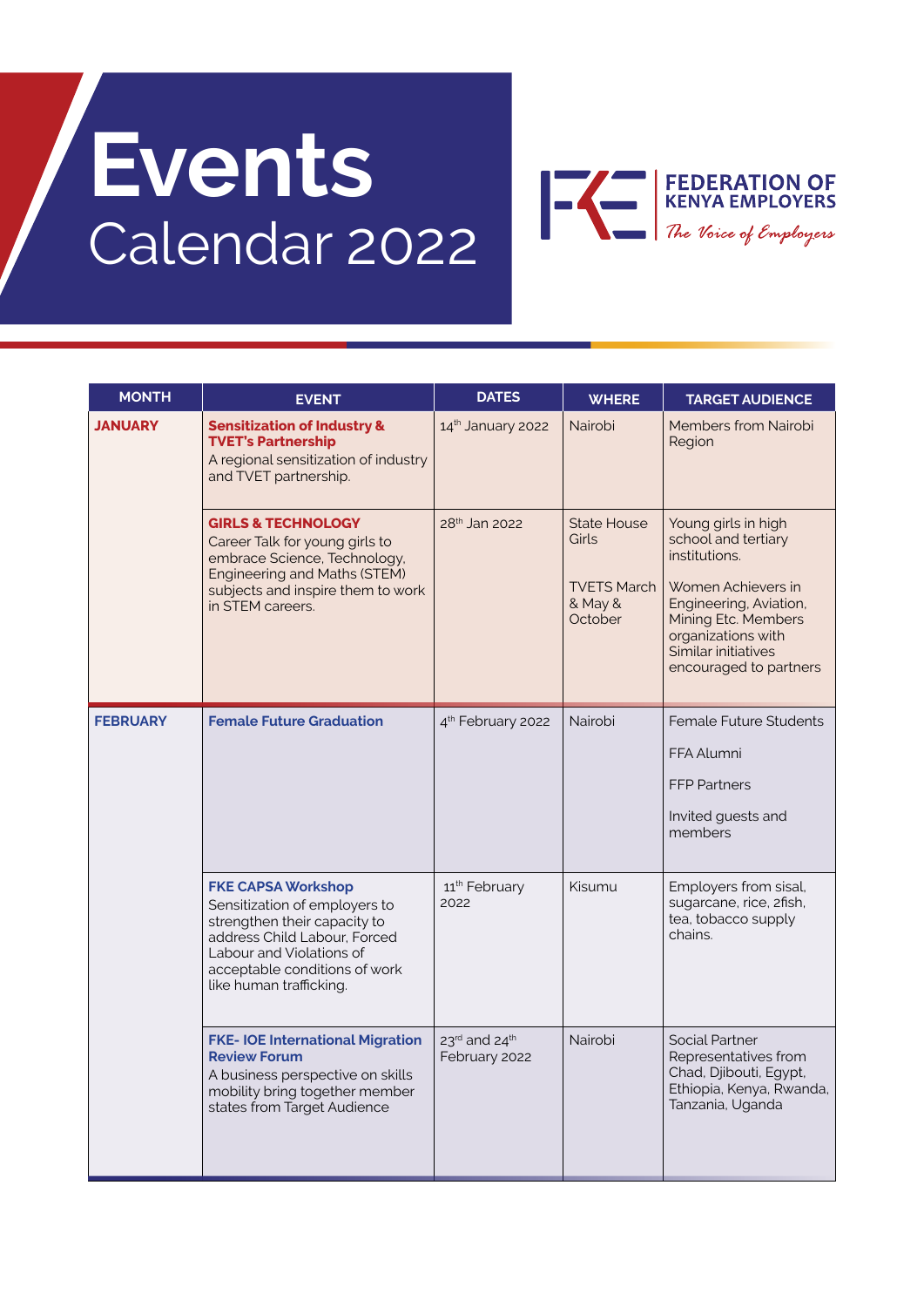| <b>MONTH</b> | <b>EVENT</b>                                                                                                                                                                                                                                                                                                                                                                                                                   | <b>DATES</b>                        | <b>WHERE</b>                                                | <b>TARGET AUDIENCE</b>                                                                                                      |
|--------------|--------------------------------------------------------------------------------------------------------------------------------------------------------------------------------------------------------------------------------------------------------------------------------------------------------------------------------------------------------------------------------------------------------------------------------|-------------------------------------|-------------------------------------------------------------|-----------------------------------------------------------------------------------------------------------------------------|
| <b>MARCH</b> | <b>Employers' Annual Conference</b><br>2022<br>Jointly organized by the<br>Federation of Kenya Employers<br>and BUSINESSAfrica Employers<br>Confederation, the conference<br>brings together employers,<br>employee representatives,<br>senior government officials,<br>development partners<br>During the event, FKE's Digital<br>Platform and the Skills Survey will<br>be launched                                          | 3rd & 4 <sup>th</sup> March<br>2022 | Hybrid<br>Sarova<br>Whitesands,<br>Mombasa<br>and Virtually | All Employers in Kenya,<br><b>SMES, Government</b><br>Bodies, Regional and<br><b>International Employer</b><br>Organization |
|              | <b>FKE Inclusion Awards</b><br>An awards ceremony that<br>recognizes organizations that<br>practice inclusion of persons with<br>disabilities at the workplace.                                                                                                                                                                                                                                                                | 23rd March 2022                     | <b>TBC</b>                                                  | <b>All Members</b>                                                                                                          |
| <b>APRIL</b> | Launch of the Employer of the<br><b>Year Awards</b>                                                                                                                                                                                                                                                                                                                                                                            | <b>TBC</b>                          | <b>TBC</b>                                                  |                                                                                                                             |
|              | <b>Annual General Meeting</b><br><b>Annual General Meeting In</b><br>fulfillment of FKE's constitution,<br>the AGM is organized to give<br>members the opportunity to be<br>part of the organization's strategic<br>agenda, decision making process<br>and engage on the current and<br>future initiatives.<br>All regions hold their AGMS<br>yearly which culminate into an<br>Annual General Meeting at the<br>Headquarters. | 13th April 2022                     | <b>Rift</b><br>Valley<br>Region                             | All paid up Members<br>from Counties in the Rift<br><b>Valley Region</b>                                                    |
|              |                                                                                                                                                                                                                                                                                                                                                                                                                                | 20 <sup>th</sup> April 2022         | Western<br>Kenya<br>Region                                  | All paid up Members<br>from Counties in Nyanza<br>and Western Kenya<br>Region                                               |
|              |                                                                                                                                                                                                                                                                                                                                                                                                                                | 27th April 2022                     | Coast<br>Region                                             | All paid up Members<br>from Counties in the<br>Coast Region                                                                 |
|              | <b>Members Induction Forum</b><br>This is a forum for new members<br>are inducted into the FKE<br>Membership. The virtual meeting<br>takes them through what to<br>expect from the Federation,<br>who to reach out to and how to<br>tap into the benefit through the<br>services provided.                                                                                                                                     | 29th April 2022                     | Virtual                                                     | <b>New Members</b>                                                                                                          |
| <b>MAY</b>   | <b>Sensitization of Industry &amp;</b><br><b>TVET's Partnership</b><br>A regional sensitization of industry<br>and TVET partnership                                                                                                                                                                                                                                                                                            | 12 <sup>th</sup> May 2022           | <b>Rift</b><br>Valley<br><b>TBC</b>                         | Members from the Rift<br><b>Valley Region</b>                                                                               |
|              | <b>Annual General Meeting</b><br>FKE Headquaters/                                                                                                                                                                                                                                                                                                                                                                              | 26 <sup>th</sup> May 2022,          | Virtual                                                     | All Paid up Members,<br>Sponsors, Social<br>Partners, Stakeholders<br>and Media                                             |
| <b>JUNE</b>  | <b>Employers Webinar on the</b><br><b>Budget</b><br>This meeting will give members<br>an opportunity to understand<br>budget proposals and discuss<br>implication to businesses.                                                                                                                                                                                                                                               | 8 <sup>th</sup> June 2022           | Virtual                                                     | Free for all paid up<br>members                                                                                             |